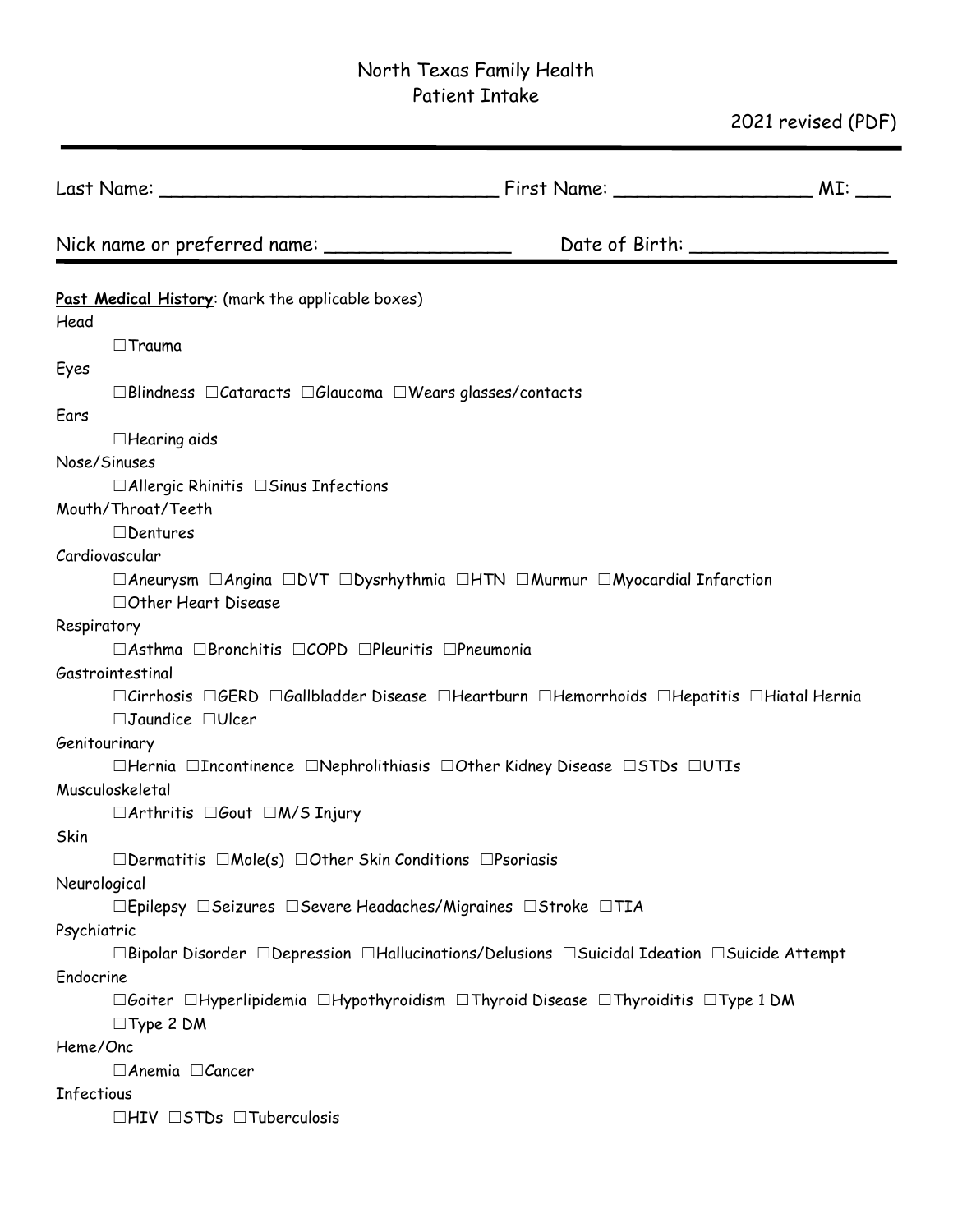#### **Custom**

☐Abnormal Chest X-Ray ☐Abnormal EKG ☐Acid Reflux ☐ADD/ADHD/Dyslexia ☐Addiction ☐Anger Issues ☐Anxiety ☐Chest Pain ☐Concussion ☐Ear Infections ☐Erectile Dysfunction ☐Estrogen Disorder ☐Fainting Foot Problems ☐Fractures ☐Hearing Loss ☐Insomnia ☐Memory Loss ☐Motion Sickness ☐Ovarian Cyst ☐Recurrent Back Pain ☐Sleep Apnea

| Medication                                                                                                                                           | Dosage                                       | Frequency                                                                                                             | Reason for Taking |
|------------------------------------------------------------------------------------------------------------------------------------------------------|----------------------------------------------|-----------------------------------------------------------------------------------------------------------------------|-------------------|
| $2 \overline{\phantom{a}}$                                                                                                                           |                                              |                                                                                                                       |                   |
| 3<br>$\begin{array}{c} \begin{array}{c} \begin{array}{c} \begin{array}{c} \end{array} \\ \end{array} \end{array} \end{array} \end{array}$            |                                              | <u> 1989 - Johann Johnson, martin amerikan basar dan berketapan dalam pengaran basar dalam basar dalam basar dala</u> |                   |
| 4                                                                                                                                                    |                                              |                                                                                                                       |                   |
| 5                                                                                                                                                    |                                              |                                                                                                                       |                   |
| 6                                                                                                                                                    |                                              |                                                                                                                       |                   |
| 7<br><u> 1990 - Johann Barbara, martin a</u>                                                                                                         |                                              |                                                                                                                       |                   |
| 8<br>the control of the control of the                                                                                                               | the control of the control of the control of |                                                                                                                       |                   |
| 9                                                                                                                                                    |                                              |                                                                                                                       |                   |
| 10                                                                                                                                                   |                                              |                                                                                                                       |                   |
| <b>Surgery</b> and Location<br><u> 1980 - Jan Berlin, margaret amerikan bizkai dalam personal dan berlindak dan berlindak dan berlindak dan berl</u> |                                              | Year                                                                                                                  | Complications     |
| 3                                                                                                                                                    |                                              |                                                                                                                       |                   |
| <u> 1989 - Andrea Andrews, Amerikaansk politik (* 1958)</u><br>4                                                                                     |                                              |                                                                                                                       |                   |
| 5                                                                                                                                                    |                                              |                                                                                                                       |                   |

#### **Social History**

Tobacco

☐Current Everyday Smoker ☐Current Someday Smoker ☐Former Smoker

☐Heavy Smoker ☐Light Smoker ☐Never Smoked ☐Smoke Status Unknown

#### Alcohol

☐Do Not Drink ☐Drink Daily ☐Frequently Drink ☐Hx of Alcoholism ☐Occasion Drink Drug Abuse

☐IVDU ☐Illicit Drug Use ☐No Illicit Drug Use

#### Cardiovascular

☐Eat Healthy Meals ☐Regular Exercise ☐Take Daily Aspirin

#### Safety

☐Household Smoke Detector ☐Keep Firearms in Home ☐Wear Seatbelts

#### Sexual Activity

☐Exposure to STI ☐Homosexual Encounters ☐Not Sexually Active ☐Safe Sex Practices ☐Sexually Active

#### Birth Gender

☐Male ☐Female ☐Undifferentiated

#### Custom

☐Smokeless Tobacco ☐Vape/E-cig